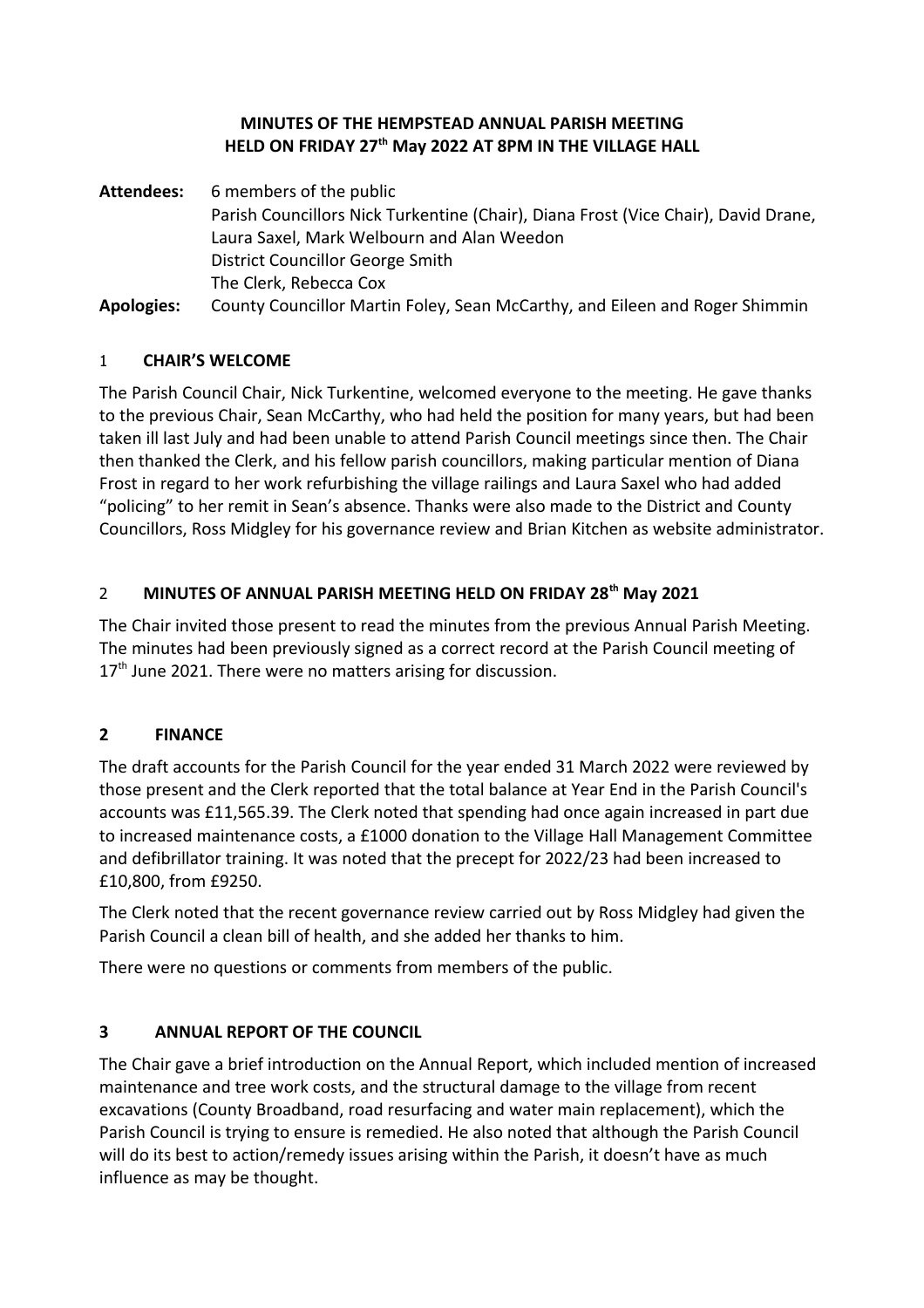Copies of the Annual Report were made available to all those present, and the Chair briefly went through the report. The main points raised, and questions asked, were as follows:

Planning – The Parish Council continues to review and comment upon, where appropriate, all planning applications in the parish, noting that often no comments are given.

Highways – The Parish Council, through David Drane, has a good relationship with the Highways Rangers. There are still issues with ironworks on the High Street that still need to be raised, with Essex County Council (ECC) Highways being responsible. A member of the public asked why they had not yet been raised, and District Councillor Smith noted it is likely a cost issue.

Highways Panel – Once again an extension to the 40mph limit has been requested. A member of the public noted issues on Anso Road in regard to speeding and large vehicles.

Environment and Maintenance – The tree work on the Ring 'O Trees and willow was mentioned. It was noted that the broken railings at the bottom of Church Hill had just been repaired, but two other damaged areas still required repair.

Flooding – The Parish Council has continued to lobby ECC Highways to make required clearances to ease flooding. Additionally, a discretionary grant to allow the Parish Council to employ a private contractor to make clearances is being pursued. There was a discussion on responsibilities of ECC Highways and/or landowners regarding ditches in Hempstead. The Chair commented that he had received a detailed map from ECC Highways showing that they do not have responsibility in many areas of the village. The question of why ECC Highways may have not yet approached landowners directly in regard to ditches/culverts was raised by a member of the public. The possible use of community service individuals to clear ditches was raised.

Emergency Plan – The Chair noted that although there is no legal requirement for the Parish to have an emergency plan it is still a useful tool.

Neighbourhood Watch and Policing – Although Neighbourhood Watch can be joined by residents, it was questioned whether its relevance has now been superseded by newer technologies and social media.

Health and Well-being – The plan is available on the website and updated regularly.

Communications – The village website, Facebook page and email Newsletter continue to be used to communicate information to residents.

### **4 DISTRICT COUNCILLOR REPORT**

District Councillor Smith gave a brief report on the main issues of Uttlesford District Council (UDC):

Stansted Airport – The airport owner won its appeal to expand passenger numbers. The inspector decided that UDC had acted unfairly and awarded full costs to the airport, for which UDC have budgeted circa £3 million.

Local Plan – Delays have occurred, with the consultation period being initially pushed back to July, and now pushed back further (no date currently available). The delay is to allow a new, potentially suitable site to be assessed. The project timeline is very tight, so it is hoped the delays do not lead to further complication.